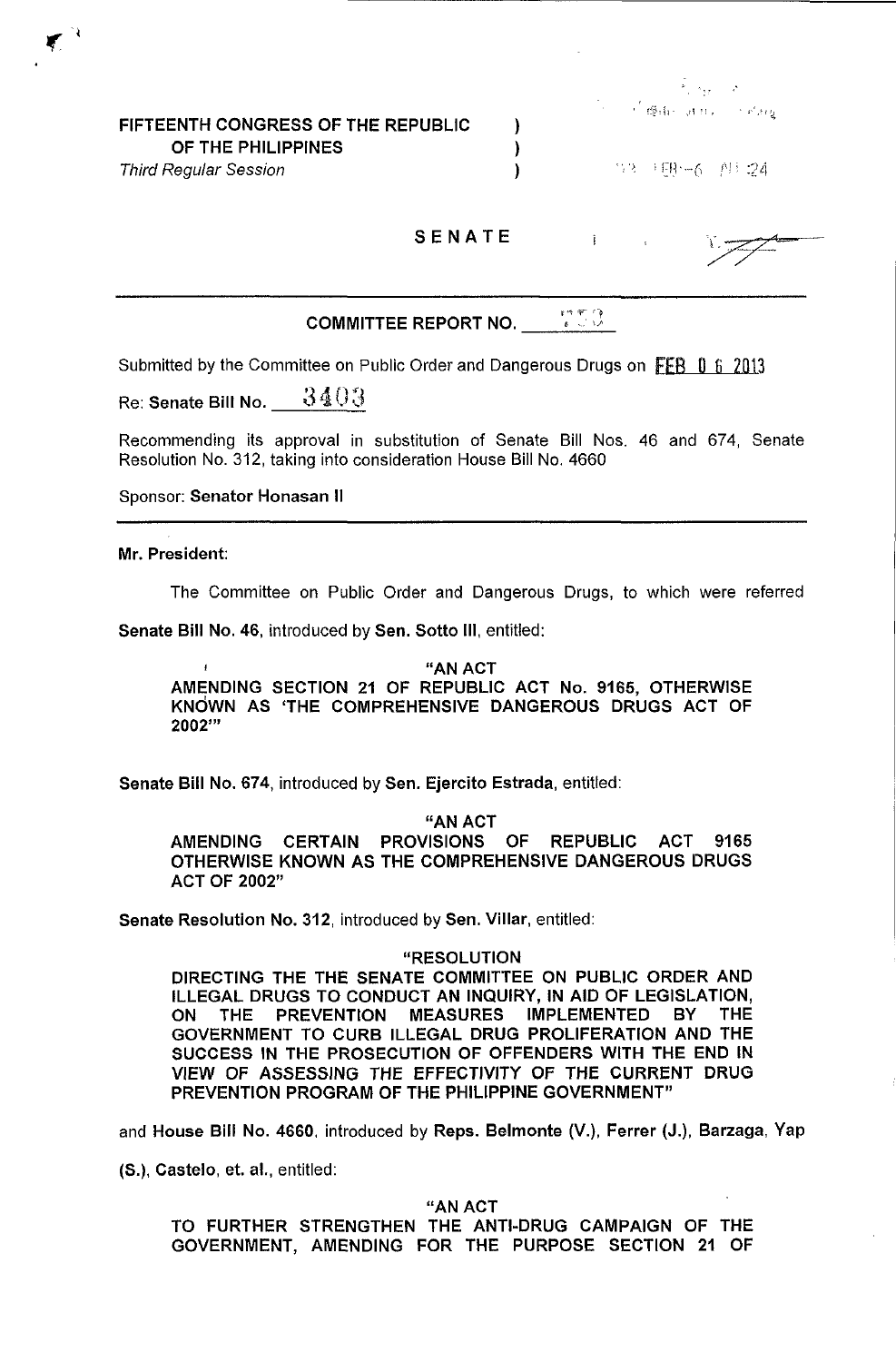## REPUBLIC ACT NO. 9165, OTHERWISE KNOWN AS THE "COMPREHENSIVE DANGEROUS DRUGS ACT OF 2002"

has considered the same and has the honor to report back to the Senate with the recommendation that the attached bill, **Senate Bill No.** 3403, entitled:

"AN ACT AMENDING SECTION 21 OF REPUBLIC ACT NO. 9165, OTHERWISE KNOWN AS THE "COMPREHENSIVE DANGEROUS DRUGS ACT OF 2002"

be approved in substitution of Senate Bill Nos. 46 and 674, Senate Resolution No. 312, I taking into consideration House Bill No. 4660, with Senators Sotto III, Ejercito Estrada,

Villar and Honasan II as authors thereof.

Respectfully submitted, SEN. GREGORIO B. HONASAN II

Chair

SEN. VNY V LLAR **Vice-Chair** 

MEMBERS:

 $\begin{picture}(180,10) \put(0,0){\line(1,0){15}} \put(1,0){\line(1,0){15}} \put(1,0){\line(1,0){15}} \put(1,0){\line(1,0){15}} \put(1,0){\line(1,0){15}} \put(1,0){\line(1,0){15}} \put(1,0){\line(1,0){15}} \put(1,0){\line(1,0){15}} \put(1,0){\line(1,0){15}} \put(1,0){\line(1,0){15}} \put(1,0){\line(1,0){15}} \put(1,0){\line(1,0){15}} \put(1$ 

SEN. LOREN B. LEGARDA

 $\frac{1}{\epsilon}$ 

SEN. FRANCIS "Chiz" G. ESCUDERO SEN. FRANKLIN M. DRILON

SEN. AQUILINO "Koko" PIMENTEL III SEN. FERDINAND R. MARCOS JR.

1

SEN. PAS. CANETANO